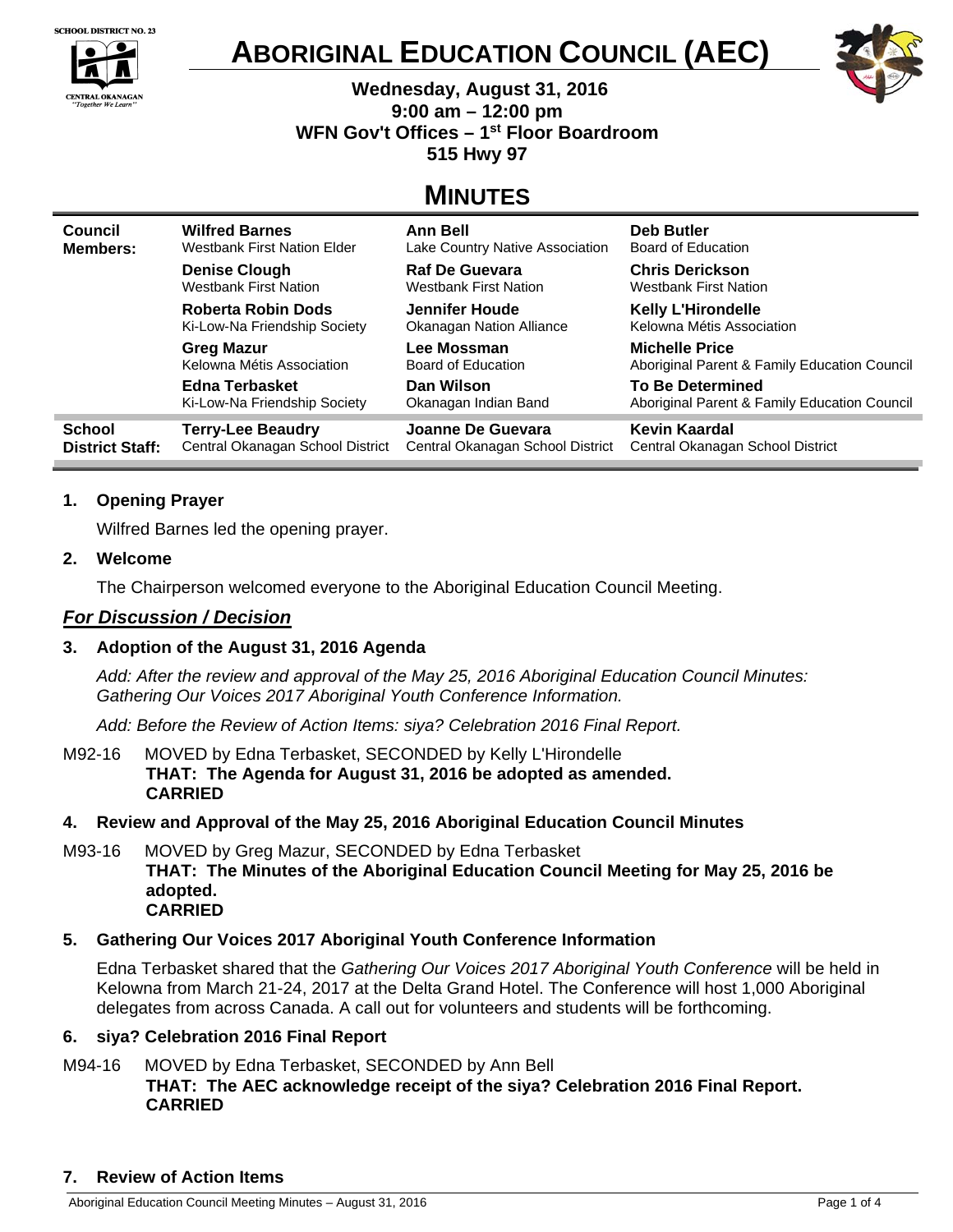**7.1** *ACTION ITEM: To provide the AEC with preliminary transition rates of Aboriginal students attending post-secondary schools for a future AEC meeting. (Joanne De Guevara)*

The District Principal provided the AEC with BC Ministry of Education data from 2013/14 regarding student transitions to BC Public Post-Secondary Institutions. At this time, the Aboriginal Education department is working on gaining additional information.

*7.2 ACTION ITEM: To provide the AEC with a report on how the \$1,500 was utilized to support the Lake Country Native Association's Youth Group Sessions. (Ann Bell)* 

Ann Bell provided the AEC with the Lake Country Native Association's (LCNA) 2015-2016 Report and outlined how the \$1,500 was utilized to support the LCNA's Youth Group sessions. Ms. Bell also thanked the AEC for allocating funds to the LCNA's Youth Group.

#### M95-16MOVED by Kelly L'Hirondelle, SECONDED by Dan Wilson **THAT: The AEC acknowledge receipt of the Lake Country Native Association's 2015-2016 Report. CARRIED**

*7.3 ACTION ITEM: To draft a letter AEC members can forward to their local MLAs, requesting additional funds be allocated to education. (Deb Butler)* 

The AEC requested that a template with key messaging be drafted to ensure consistency. Deb Butler and the Deputy Superintendent agreed to draft a template. Once the template has been drafted, the Deputy Superintendent's office will send it out to the AEC.

*7.4 ACTION ITEM: To bring information on the delivery models from past Elder in Residence programs to a future AEC meeting. (Terry Beaudry)* 

The Deputy Superintendent advised that best practices for a sustainable Elder in Residence program will be explored during the 2016-2017 school year with a plan to launch an Elder in Residence during the 2017- 2018 school year. The goal is to collaborate with Elders, staff, and community to design a program that best meets the needs of our students.

The Chairperson invited AEC members to send any information on existing Elder in Residence programs to the District Principal.

*7.5 ACTION ITEM: To provide a report on what percentage of the resource and staffing budget are being used for Aboriginal students versus non-Aboriginal students. (Joanne De Guevara)* 

The District Principal provided the AEC with a cost share breakdown for the 2015-2016 school year. For the 2016-2017 school year, the Aboriginal Education Program will work towards determining what percentage of resources and staffing are being used for Aboriginal students versus non-Aboriginal students. A detailed report will be provided towards the end of the 2016-2017 school year.

*7.6 ACTION ITEM: To identify areas in need and the potential increase in resource budget that is required to cover the identified needs. (Joanne De Guevara)* 

The District Principal advised that she is taking three advocates to an upcoming funding conference in September where they will explore additional funding options and potential grants available. An update will be provided at the next AEC meeting.

*7.7 ACTION ITEM: To provide updated binder materials for the AEC. (Michelle DesRochers)* 

Michelle DesRochers provided updated materials for the each AEC member.

*7.8 ACTION ITEM: To add 'Aboriginal Student Awards Selection Panel' to an AEC meeting in the fall of 2016. (Terry Beaudry)* 

This item will be added to a fall 2016 AEC meeting.

*7.9 ACTION ITEM: To discuss soliciting local businesses for Aboriginal Student Award funding. (AEC)* 

The Chairperson agreed to draft a letter for discussion at the October 3, 2016 AEC meeting.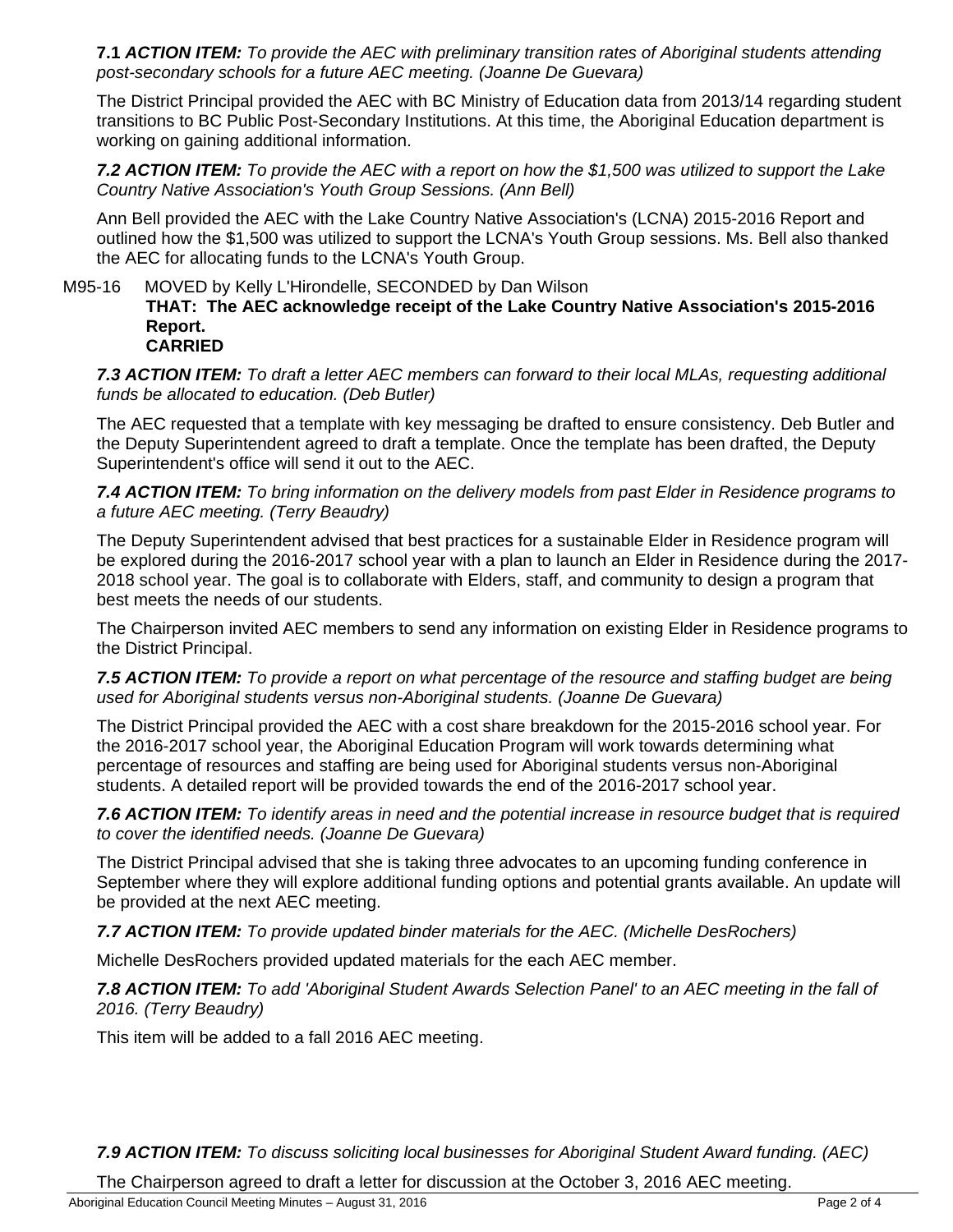The AEC agreed to review the draft letter and discuss the target amount for the 2016-2017 school year at the October 3, 2016 AEC meeting.

*7.10 ACTION ITEM: To confirm whether or not there is an Aboriginal voice on the Safe Schools Committee and the Health Promoting Schools Committee. (Terry Beaudry)* 

As both these committees have not reconvened for the 2016-2017 school year, this item will be discussed at a future AEC meeting.

#### *7.11 ACTION ITEM: To relay to the Language and Cultural Program Sub-Committee Motion M91-16 THAT: A review process to evaluate the efficacy of the Language and Cultural Program be created. (Terry Beaudry)*

The Deputy Superintendent advised that this item will be shared at the first Language and Cultural Program Sub-Committee meeting.

The District Principal shared that the Aboriginal Education Advisory Committee will meet in October. At that time, they will organize all the sub-committees and meeting dates for the year.

*7.12 ACTION ITEM: For AEC members to bring a list of the after school programming their organization currently offers to the next AEC meeting. (AEC)* 

After School program information was received from Westbank First Nation and the Lake Country Native Association. Representatives from the Ki-Low-Na Friendship Society, Kelowna Métis Association, and Okanagan Nation Alliance advised that they will send Michelle DesRochers after school program information from their agencies.

The AEC requested that the after school programming information from each agency be collated and brought to a future AEC meeting to determine programming gaps in the community.

*ACTION ITEM: To collate after school programming information from each agency for a future AEC meeting. (Michelle DesRochers)* 

*10:44 am – The Aboriginal Education Council recessed. 10:56 am – The Aboriginal Education Council reconvened.*

# *New Business*

## **8. Aboriginal Education Program - Administration Update**

## Academy of Indigenous Studies – Celebrating Our Students

The District Principal shared that four students completed the Academy of Indigenous Studies and obtained their certificate of completion.

## Aboriginal Education Program Goals (2016-2017)

The District Principal shared that the Aboriginal Education Program will be focusing on honouring the Okanagan people and local protocols within the redesigned curriculum for the 2016-2017 school year as well as work on a restorative justice program for Aboriginal students who have been suspended.

#### **Staffing Update**

The District Principal advised that she is working on hiring three additional advocates and two Youth and Family Support workers. A Clinical Supervisor will also be hired to work alongside the District Principal to provide support to the two Youth and Family Support workers.

## **9. Ministry of Education – Enhancement Agreement Update**

The Deputy Superintendent shared that the Ministry of Education made an announcement on June 17, 2016 that they will no longer be involved in the development of Enhancement Agreements. As per this announcement, the AEC will need to determine how the next Enhancement Agreement will be developed.

The AEC discussed the Ministry's decision and decided to research the reason the Ministry decided to no longer be involved in the development of Enhancement Agreements.